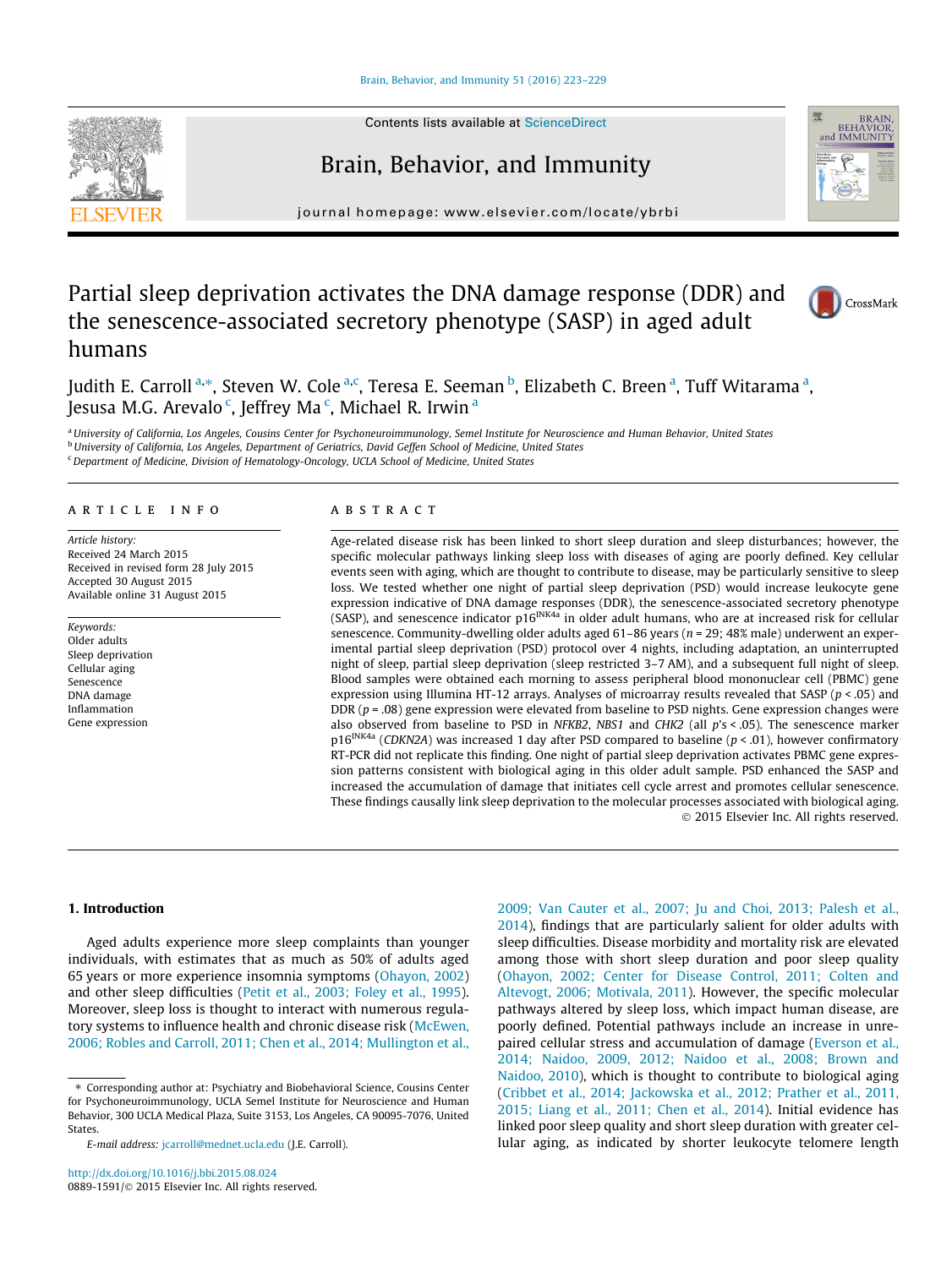(Cribbet et al., 2014; Jackowska et al., 2012; Prather et al., 2011, 2015; Liang et al., 2011; Chen et al., 2014).

The accumulation of damage is part of the pathology of common chronic diseases of aging (López-Otín et al., 2013), and is suspected to be a mechanism by which aging itself promotes disease (Kennedy et al., 2014). Accumulated damage from chronic low grade inflammation (Franceschi and Campisi, 2014; Jurk et al., 2014), for example, leads to imbalance in the redox system, mitochondrial dysfunction, and reduced ability to repair (López-Otín et al., 2013). Driven in part by these processes, aging is also associated with an accrual of senescent cells (Campisi, 2005; Liu et al., 2009; Effros, 2005). Cellular senescence is a state of cell cycle arrest, commonly reached by replicative (e.g., critically short telomeres) or cell stress (e.g., DNA damage) pathways, and preceded by signaling of DNA damage response (DDR) elements derived from telomeric or non-telomeric damage (Campisi, 2005; Effros, 2005; Blackburn, 2005, 2000; Campisi and d'Adda di Fagagna, 2007).

Accrual of senescent cells is thought to effect the aging process, as removal of senescent cells in mice slows aging (Baker et al., 2011). These senescent cells have a unique secretory pattern, termed the senescence associated secretory phenotype (SASP), which is characterized by increased release of inflammatory cytokines and chemokines (e.g., IL-6, IL-8, monocyte chemotactic protein (MCP)-2, MCP-4, chemokine C-X-C motif ligand (CXCL)-1, CXCL-2, CXCL-3, granulocyte macrophage colony-stimulating factor (GM-CSF), intracellular adhesion molecule (ICAM)-1) that promote disease (Effros, 2005; Campisi and d'Adda di Fagagna, 2007; Erusalimsky, 2009; Coppé et al., 2010; Freund et al., 2010). Removing the senescent cells may reduce the development of the aging phenotype in mice by eliminating the inflammatory secretory patterns that contribute to the pathology. Indeed, genetically modified mice ( $NFKB1-/-$ ) that have an enhanced inflammatory signal show accelerated aging through accumulation of senescent cells and enhancement of the SASP (Jurk et al., 2014). Furthermore, accumulation of senescence predicts shortened lifespan (Jurk et al., 2014).

Given these findings that aging is associated with an increase in DNA damage, accumulation of senescent cells, and enhancement of the inflammatory secretome, it is possible that these pathways serve as molecular links between short sleep duration and increases in age-related chronic disease burden in late life. In this experimental study, we test the hypothesis that sleep loss alters these molecular pathways by examining whether partial night sleep deprivation (PSD) in aged humans increases peripheral blood mononuclear cell (PBMC) expression of genes indicative of rises in DNA damage responses (DDR), increases in proinflammatory senescent associated secretory phenotype (SASP), and increases in cellular senescent signal expression ( $p16^{INKA}$ a). PSD replicates the kind of sleep loss that is ubiquitous in the general population and also resembles the reduction of sleep duration that is often found in persons with age-related medical disorders, however, its effects on physiological process has been examined almost exclusively in adult (Irwin et al., 2008; Irwin and Ziegler, 2005; Irwin et al., 2006, 1996, 2002, 2015), as opposed to older adult populations (Carroll et al., 2015).

#### 2. Materials and methods

## 2.1. Participants

All subjects gave informed consent and the University of California, Los Angeles (UCLA) institutional review board approved the protocols. Initial medical interview, physical examination, and screening laboratory tests determined eligibility for the PSD.

Subjects were invited to participate in the experimental session if they were deemed physically healthy including no past history of cancer or inflammatory disorders, were non-smokers, and had a body mass index (BMI) < 40 (calculated as weight (kg) divided by the square of height (m)). Participants completed a 2 week sleep diary, and were excluded if their normal sleep pattern was less than 7 h nightly and or they showed signs of circadian phase shifting (early or delayed sleep onset by more than 2 h); had atypical sleeping hours not occurring between 11 PM and 7 AM. Additional exclusion criteria included: current diagnosis of mental illness based on the Diagnostic and Statistical Manual of Mental Disorders (Editions IV (revised) or V); sleep apnea, restless leg syndrome, or other sleep disorders as identified during the night of adaptation to the sleep laboratory; chronic or acute (<2 weeks) infection; and comorbid uncontrolled chronic disease. The present analysis includes 29 participants who underwent the PSD protocol and had samples collected for RNA analyses.

#### 2.2. Procedures

After eligibility and medical evaluation, subjects were invited for a four night stay at the UCLA Clinical Translational Research Center (CTRC) where they underwent experimental procedures. Following the first night, which served as an adaptation night, subjects had an uninterrupted night of sleep from 11 PM to 7 AM (baseline). On the third night, the partial sleep deprivation night was assigned. On this night, subjects were not allowed to sleep from 11 PM to 3 AM, sleep occurred between 3 AM and 7 AM (PSD), and awakening occurred regardless of sleep stage. The fourth night (1 day after the PSD) subjects were allowed to sleep uninterrupted from 11 PM to 7 AM. Blood samples were obtained each morning prior to eating and following baseline, PSD, and recovery nights for the assessment of cellular gene expression. Sleep patterns were monitored using polysomnography (PSG) recordings of sleep each night, and are reported separately (Carroll et al., 2015).

#### 2.3. Measures

#### 2.3.1. PBMC gene expression patterns

Samples of quality-verified RNA extracted (RNeasy; Qiagen) from approximately 2 million PBMC were assayed by Illumina HT-12 arrays (Illumina Inc., San Diego, CA) in the UCLA Neuroscience Genomics Core Laboratory as previously described (Fredrickson et al., 2013). Briefly, RNA was tested for integrity and converted to fluorescent cRNA for hybridization to Illumina Human HT-12 v4 BeadArrays, following the manufacturer's standard protocol. Quintile-normalized gene expression values were generated for more than 35,000 probes derived from the National Center for Biotechnology Information Reference Sequence (NCBI) and other sources, and provides genome-wide transcriptional coverage of well-characterized genes, gene candidates, and splice variants.

#### 2.3.2. Senescence associated secretory phenotype (SASP)

Genes representative of key components of the SASP were selected a priori based on prior work showing differential gene expression patterns, with confirmatory protein quantification, in replicative and damage induced senescent cells (Coppé et al., 2008; Laberge et al., 2012). These included the following genes: IL6, CSF2, CCL8, IL8, CCL13, ICAM1, CXCL1, CXCL2, CXCL3, which were z-transformed and then summed to create a composite measure of SASP. Signals known to be upregulated during the DNA damage response (DDR) Jackson and Bartek, 2009 were selected to create a composite index by z-transforming and summing the following genes: GADD45GIP1, TP53BP1, CHEK1, TP53, TERF2, SIRT1, TERT,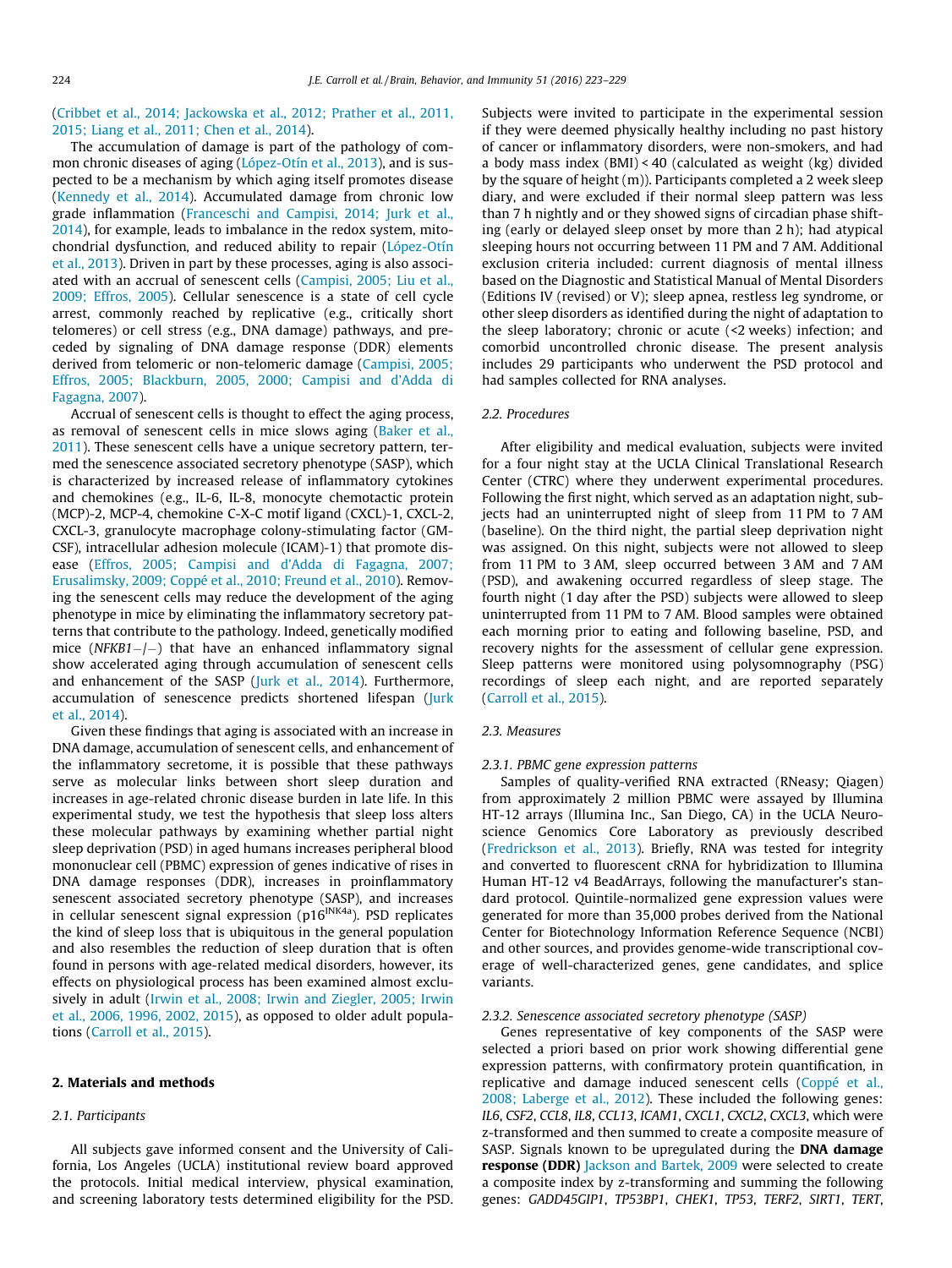GADD45A, CDK7, DDB1, HUS1, NTHL1, MRE11A, ERCC2, PCNA, ERCC1, RAD51, OGG1, BRCA1, H2AFX, NBN, DDB2, RAD50, XPC, RPA1, MLH1, LIG1, MDC1, GADD45B, XPA. Further selection was made of additional individual genes important in signaling senescence and initiating the inflammatory cytokine response after DDR: ATM, NBS1 (NBN), and CHK2 Coppé et al., 2008; Rodier et al., 2009. We also selected key genes that play a vital role in our pathways of interest: p16INK4a (CDKN2A) was selected as an established senescent cell signal (Baker et al., 2011; Krishnamurthy et al., 2004), and NFKB1 and NFKB2 gene expression were selected as the key transcriptional elements of both inflammation and SASP (Salminen et al., 2012). A complete list of gene names, along with correlation tables of each gene within the DDR and SASP composites can be found in the Supplementary material, Tables S1–S3.

#### 2.4. Analytic strategy

SPSS statistical software v.22 was used to perform all statistical analyses. To test for the effect of PSD on gene expression, general linear model analyses were performed, controlling for baseline differences in gene expression and batch effects, along with BMI and sex. Adjusting for multiple comparisons, the Least Significant Difference (LSD) test was used for planned pairwise comparisons that examined estimated marginal mean differences between baseline and PSD, baseline and recovery nights, and PSD and recovery nights.

## 3. Results

A total of 29 older adults (48.3% male) aged 61–86, M(SD) = 71  $(7.5)$  years, and average body mass index (BMI) of  $M(SD) = 27.3$  $(4.4)$  kg/m<sup>2</sup> completed the 4 night study and had blood collected for the examination of gene expression profiles upon waking.

As compared to baseline, PSD induced increases in SASP expression (Fig. 1;  $p = .01$ ), NFKB2 ( $p = .008$ ), and NFKB1 ( $p = .07$ ). As compared to baseline, expression of SASP and NFKB1 were similar after a night of recovery sleep, however NFKB2 remained slightly elevated at recovery ( $p = .06$ ). The composite DNA damage response (DDR) showed a similar pattern, with increases in DDR gene expression after PSD compared to baseline (Fig. 2;  $p = .08$ ), which remained elevated after a night of recovery sleep, however this was not significantly different from baseline  $(p = .14)$ . Finally, PSD altered genes involved in signaling senescence. As compared to baseline, PSD induced increases in NBS1 ( $p = .004$ ), CHK2  $(p < .001)$  and ATM  $(p = .09)$ . In contrast, increases in the senescent signal marker  $p16^{INK4a}$  (CDKN2A) on microarray were delayed and found after a night of recovery sleep ( $p < .01$ ). PSD did not significantly alter MRE11 or RAD50 gene expression. Confirmatory RT-PCR verified significant PSD-induced differences in gene expression for CXCL1, CXCL2, and IL8 (all  $p < .001$ ) and a trend toward differential expression for NFKB2 ( $p = .07$ ). RT-PCR failed to verify any significant PSD-induced difference in ICAM1, IL6, or CDKN2A (all  $p > .18$ ).

## 4. Discussion

One night of partial sleep deprivation activated gene expression patterns in PBMCs consistent with the hypothesis that sleep loss promotes biological aging in older adults. We observed increases in expression of the NF- $\kappa$ B related gene (NFKB2) and an enhanced expression of representative genes that give rise to the senescent associated secretome. Moreover, we observed an increase in DNA damage response signals, along with the expression of NBS1- CHK2 genes implicated in DDR initiated cell cycle arrest that promotes senescent and pre-senescent increases in inflammatory



Fig. 1. Gene expression of the senescence associated secretory phenotype (SASP) at baseline, partial sleep deprivation (PSD), and 1 day after PSD (recovery) in older adults. SASP is a composite score created from a sum of 9 z-transformed genes. Error bars represent standard error of estimated marginal mean, adjusting for baseline, BMI and sex.  $\dot{p}$  < .05.

cytokines (Coppé et al., 2008; Rodier et al., 2009). PSD altered genes involved in signaling senescence including NBS1 ( $p = .004$ ), CHK2 ( $p < .001$ ) and ATM ( $p = .09$ ). And 1 day following sleep deprivation we observed on microarray an increase in the gene expression of the senescent marker  $p16^{INK4a}$ , however confirmatory RT-PCR did not replicate this finding. Together, these findings indicate that sleep deprivation increases the DNA damage response, increases senescence associated secretory phenotypic expression pattern, and promotes pathways involved in the initiation of cellular senescence in aged adults. Future work should consider whether this effect is more pronounced after repeated days of sleep restriction or in aged individuals with chronic sleep disturbances such as insomnia.

The enhanced expression of SASP may occur in pre-existing senescent cells, which are prevalent in aged adults, and which is enhanced through NF-KB signaling. However, it also is possible that pre-senescent cells exhibit gene expression patterns similar to senescent cells after a sustained DDR has been initiated (Rodier et al., 2009), which in the present sample occurred after sleep deprivation. These proposed pathways are characterized in Fig. 3. Further work is necessary to distinguish the cell source for these responses after sleep deprivation.

Consistent with our results, prior work has reported that sleep deprivation induces increases in  $NF$ - $\kappa$ B signaling within immune cells of young adults (Irwin et al., 2008). Although the current study was unable to assess the extracellular signal that might initiate the intracellular changes, several proposed mechanisms may work together to drive this effect. The sympathetic nervous system is highly responsive to sustaining wakefulness during periods of high demand for sleep (Irwin and Ziegler, 2005; Irwin et al., 1999, 2003; Irwin and Cole, 2011). The release of norepinephrine stimulates  $\beta$ -adrenergic receptors on immune cells to activate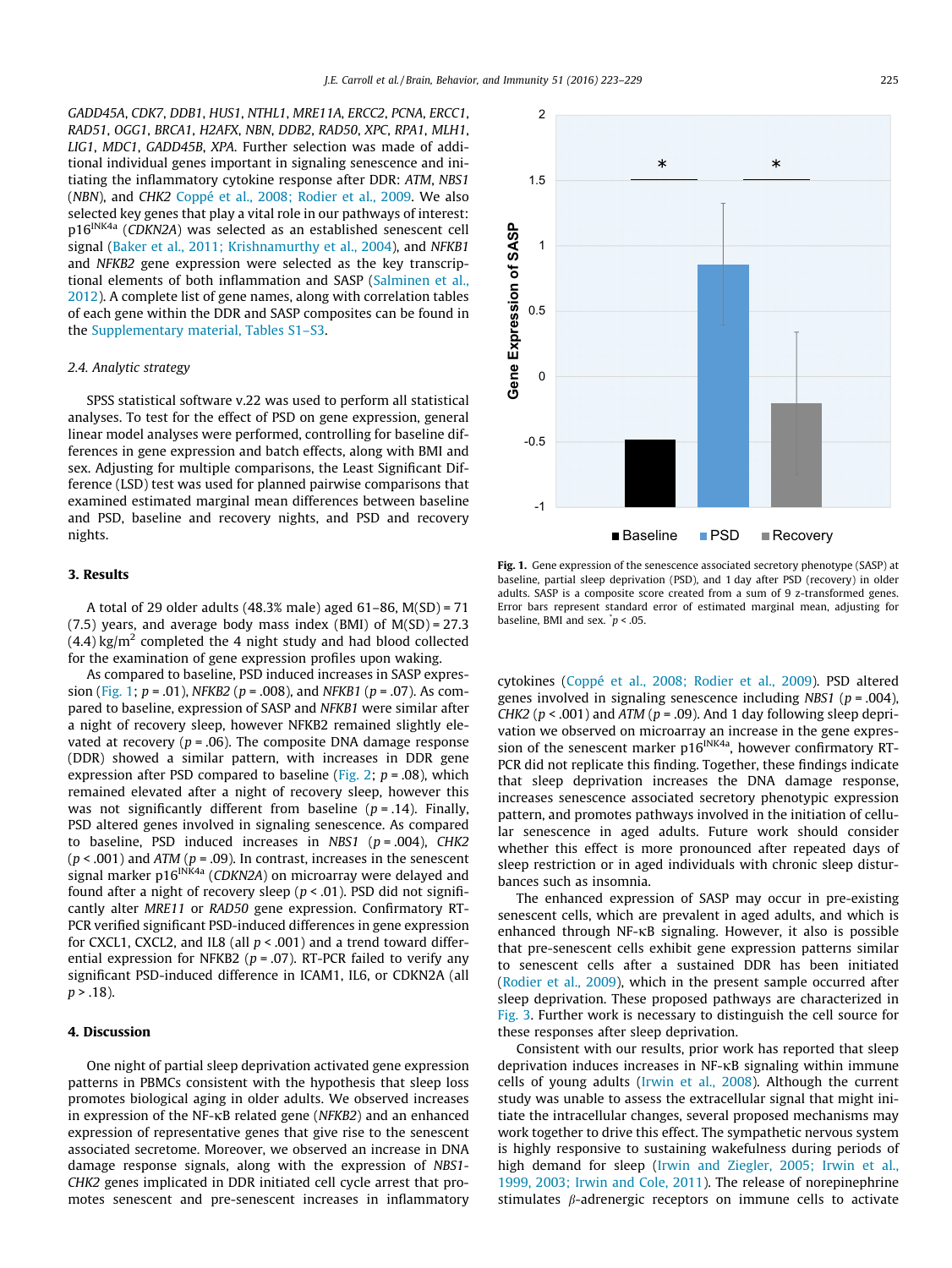

Fig. 2. Gene expression of the DNA damage response (DDR) at baseline, partial sleep deprivation (PSD), and 1 day after PSD (recovery) in older adults. DDR is a composite score created from a sum of 30 z-transformed genes. Error bars represent standard error of estimated marginal mean, adjusting for baseline, BMI and sex.

transcriptional elements, including NF-<sub>KB</sub> (Irwin and Cole, 2011; Cole et al., 2010). Although this transcription factor is known to regulate proinflammatory immune response genes (Irwin and Cole, 2011; Salminen et al., 2008), recent evidence has also implicated NF-KB as a major regulator of the senescent associated secretory phenotype within cells expressing senescent markers (Salminen et al., 2012; Rovillain et al., 2011; Chien et al., 2011). Our previous research has demonstrated PSD increases release of catecholamines (Irwin et al., 1999), as well as activation of these same proinflammatory  $NF$ - $KB$  transcriptional control pathways within immune cells in young adults (Irwin et al., 2006). Knowing this, we speculate that sleep deprivation may enhance SASP in existing senescent cells of aged adults via norepinephrine ligation of  $\beta$ -adrenergic receptors on the cell surface, which signals transcriptional regulation via NF-KB. Future work is necessary to identify whether norepinephrine is a key neurotransmitter that can activate the SASP in senescent cells, with implications for both sleep loss as well as other social adversities known to activate the sympathetic nervous system response.

Our findings showing rises in DDR after sleep loss are consistent with animal research showing extended periods of sleep deprivation induce cellular stress and oxidative damage to DNA (Everson et al., 2014; Naidoo, 2009; Brown and Naidoo, 2010). We demonstrated that in humans a partial night of sleep loss increases the cellular stress – DNA damage response (DDR) pathway, as well as specific signaling molecules responsive to the DDR: ATM which phosphorylates CHK2 (checkpoint kinase-2) to promote growth arrest, and NBS1, which can participate in DNA repair, especially in the telomeric region, when part of the MRE11-RAD50-NBS1 (MRN) complex Campisi and d'Adda di Fagagna, 2007. In light of the increase in NBS1, we examined individually MRE11 and RAD50 gene expression. We did not observe a significant increase in MRE11 or RAD50, suggesting the cells were likely not in growth arrest in order to repair damage, and then exit growth arrest. Rather we hypothesize that, in response to PSD, these cells were on a trajectory towards a senescent state. In addition to growth arrest, NBS1, ATM, and CHK2 are thought to combine to stimulate proinflammatory activity associated with the SASP in damaged and/or senescent cells (Campisi and d'Adda di Fagagna, 2007; Rodier et al., 2009). These results support our conclusion that DDR signaling was induced by sleep deprivation and sufficient to signal growth arrest, which can drive senescence.

## 4.1. Strengths and limitations

Limitations to the current study design should be noted. First, the analysis of molecular signaling patterns using gene expression



Fig. 3. Proposed molecular pathways promoting aging after sleep deprivation.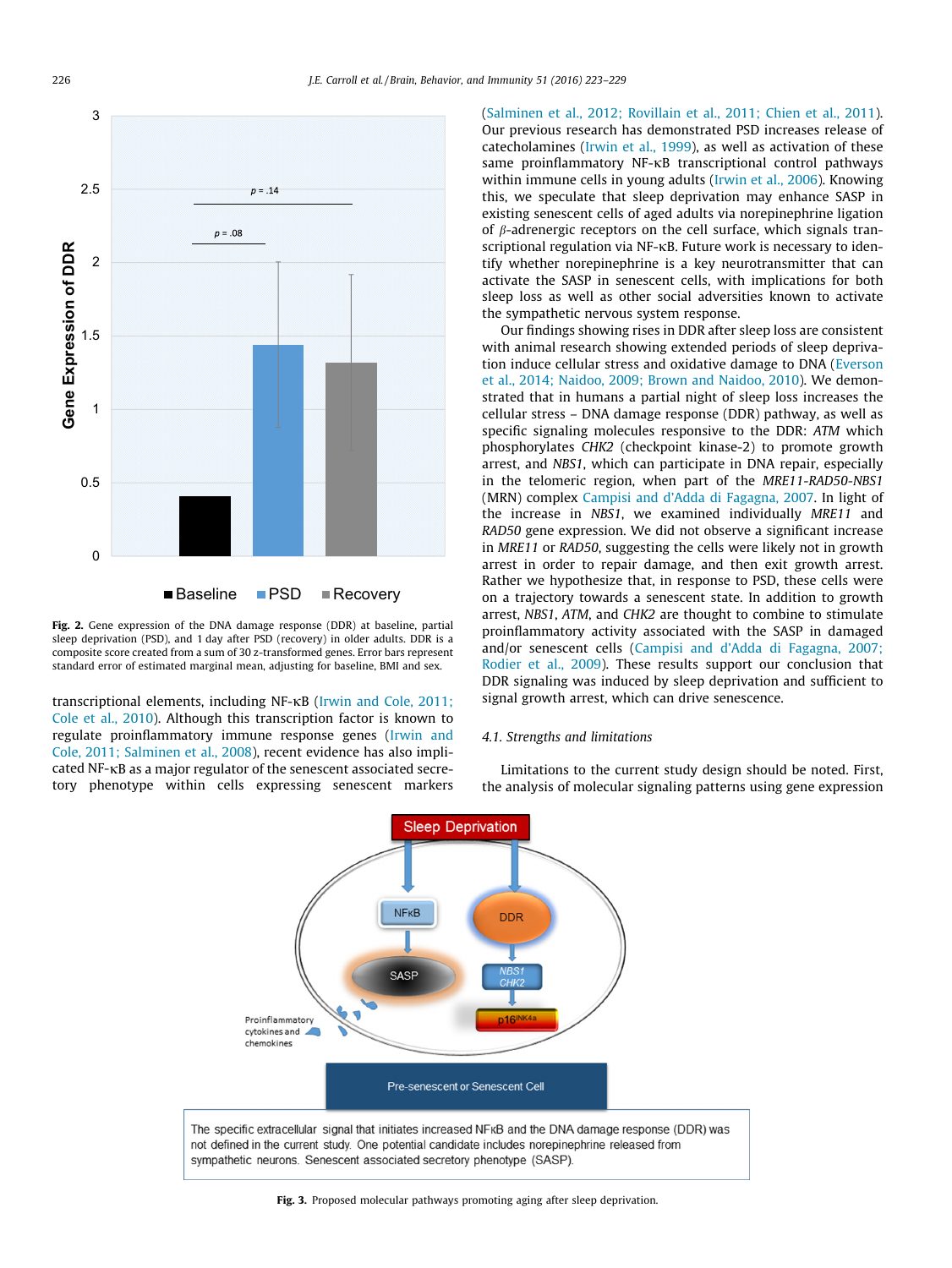analysis within human peripheral blood mononuclear cells is an upstream measure of protein levels and cellular function. Future research should identify senescent cells to confirm the SASP is originating from this cell source after PSD, and that the molecular products (i.e., cytokines, chemokines) of gene expression are also noticeably increased. The present analysis does not account for any potential redistribution of leukocyte subsets that might be induced by PSD. Although we have previously reported that PSD does not induce significant change in the percentage of monocytes, it does appear to influence lymphocyte populations (Irwin et al., 1996). Observed patterns suggest a need for future work using models where cells are isolated, specific genes experimentally manipulated (e.g., silencing using siRNA, enhancing with viral vectors), and signaling pathways pharmacologically manipulated to definitively identify the causal mediators involved. Secondly, although we speculate that  $\beta$ -adrenergic signaling and related cascade effects on NF- $\kappa$ B pathways were involved in the observed changes after a night of partial sleep deprivation, and previous work has reported this (Irwin et al., 1999), we did not directly test  $\beta$ -adrenergic signaling activity in the present study. Future research should consider whether  $\beta$ -adrenergic blockade modifies biological aging dynamics induced by sleep deprivation. An alternative explanation for the current findings is that one night of PSD alters gene expression by delaying onset of the sleep-wake pattern, and the observed differences are a result of capturing gene expression at a different point in the sleep cycle rather than a PSDinduced alteration in daytime DDR and SASP. However, prior work has not found that one night of PSD alters the onset or amplitude of circadian hormones, cortisol and melatonin (Redwine, 2000). Several nights of chronic sleep restriction can induce gene expression consistent with increases in cellular stress and inflammation (Moller-Levet et al., 2013), suggesting the findings may not be due to a shift in amplitude timing. These results are concordant with findings in an animal model of chronic sleep loss (Everson et al., 2014). Moreover, it is important to note that the findings in the current study are in an older adult sample, which may have a different response to sleep loss than younger subjects, particularly given the reduced capacity of an aging system to respond to perturbations (e.g., drug clearance, tissue healing, recovery speed, vaccine antibody responses) (Sahin et al., 2011; Taffett, 2003), and existing evidence that sleep loss impacts older adults more strongly than younger individuals (e.g., increased circulating inflammation) (Vgontzas et al., 2003). Future work should determine whether the present results generalize to a younger population.

Several strengths of the current research exist. First, the methods employed include a well-controlled experimental design lasting 4 nights at a clinical translational research center where patients were regularly monitored by trained nursing staff. Participants were carefully screened for exclusion criteria to eliminate influences of excessive chronic disease burden, mental health problems, substance abuse, and sleep problems (i.e., short sleep duration, sleep apnea, or phase shifting). The present research applied gene expression analyses to identify key molecular changes induced by sleep deprivation that are implicated in aging biology, representing a novel approach to assessing biological aging processes in humans.

### 5. Conclusions

One night of partial sleep loss in older adults induced gene expression changes consistent with an increase in the DNA damage response and the promotion of the senescent associated secretory phenotype characterized by a proinflammatory profile, initiated via NF-KB transcriptional regulation. One night of sleep deprivation was also followed by a subsequent increase in gene expression suggesting the promotion of cellular senescence and an indication of cellular aging (Krishnamurthy et al., 2004). Our data support the hypothesis that sleep loss in aged adults activates these biological pathways. Hence, loss of sleep in late life may promote biological aging due to increased accumulation of damage that initiates cell cycle arrest and enhanced expression of the senescence associated secretory phenotype, which together increase susceptibility to cellular senescence. These findings causally link sleep deprivation to the biological processes intrinsic to aging, and further support the hypothesis that insufficient sleep may contribute to chronic disease risk through the activation of molecular pathways that drive biological aging.

#### Conflict of interest

The authors declare no competing financial interests.

#### Acknowledgments

This study was supported by the National Institute on Aging (NIA) R01 AG034588, UCLA Older Americans Independence Center (P30 AG028748), UCLA Clinical and Translational Science Institute (National Center for Advancing Translational Sciences, UL1TR000124), the National Institute of Mental Health (T32 MH019925) to JEC, the NIA K01 AG044462 to JEC, the American Sleep Medicine Foundation Bridge to K Award to JEC, the Cousins Center for Psychoneuroimmunology, the USC/UCLA Center on Biodemography & Population Health (NIA, P30 AG017265), and the UCLA Neuroscience Genomics Core Laboratory. Additional support to MRI from R01 AG026364; R01 CA160245; R01 HL095799; R01 DA032922.

#### Appendix A. Supplementary data

Supplementary data associated with this article can be found, in the online version, at http://dx.doi.org/10.1016/j.bbi.2015.08.024.

### References

- Baker, D.J., Wijshake, T., Tchkonia, T., et al., 2011. Clearance of p16<sup>Ink4a</sup>-positive senescent cells delays ageing-associated disorders. Nature 479 (7372), 232– 236. http://dx.doi.org/10.1038/nature10600.
- Blackburn, E.H., 2000. Telomere states and cell fates. Nature 408 (6808), 53–56. http://dx.doi.org/10.1038/35040500.
- Blackburn, E.H., 2005. Telomeres and telomerase: their mechanisms of action and the effects of altering their functions. FEBS Lett. 579 (4), 859–862. http://dx.doi. org/10.1016/j.febslet.2004.11.036.
- Brown, M.K., Naidoo, N., 2010. The UPR and the anti-oxidant response: relevance to sleep and sleep loss. Mol. Neurobiol. 42 (2), 103–113. http://dx.doi.org/10.1007/ s12035-010-8114-8.
- Campisi, J., 2005. Senescent cells, tumor suppression, and organismal aging: good citizens, bad neighbors. Cell 120 (4), 513–522. http://dx.doi.org/10.1016/ j.cell.2005.02.003.
- Campisi, J., d'Adda di Fagagna, F., 2007. Cellular senescence: when bad things happen to good cells. Nat. Rev. Mol. Cell Biol. 8 (9), 729-740. http://dx.doi.org 10.1038/nrm2233.
- Carroll, J.E., Carrillo, C., Olmstead, R., et al., 2015. Sleep deprivation and divergent toll-like receptor-4 activation of cellular inflammation in aging. Sleep 38 (2), 205–211. http://dx.doi.org/10.5665/sleep.4398.
- Center for Disease Control, 2011. CDC data & statistics|feature: insufficient sleep is a public health epidemic. Available at: <http://www.cdc.gov/Features/dsSleep/> (accessed 04.08.11).
- Chen, S., Lin, J., Matsuguchi, T., et al., 2014. Short leukocyte telomere length predicts incidence and progression of carotid atherosclerosis in American Indians: the Strong Heart Family Study. Aging (Albany NY) 6 (5), 414–427.
- Chen, X., Redline, S., Shields, A.E., Williams, D.R., Williams, M.A., 2014. Associations of allostatic load with sleep apnea, insomnia, short sleep duration, and other sleep disturbances: findings from the National Health and Nutrition Examination Survey 2005 to 2008. Ann. Epidemiol. 24 (8), 612–619. http://dx. doi.org/10.1016/j.annepidem.2014.05.014.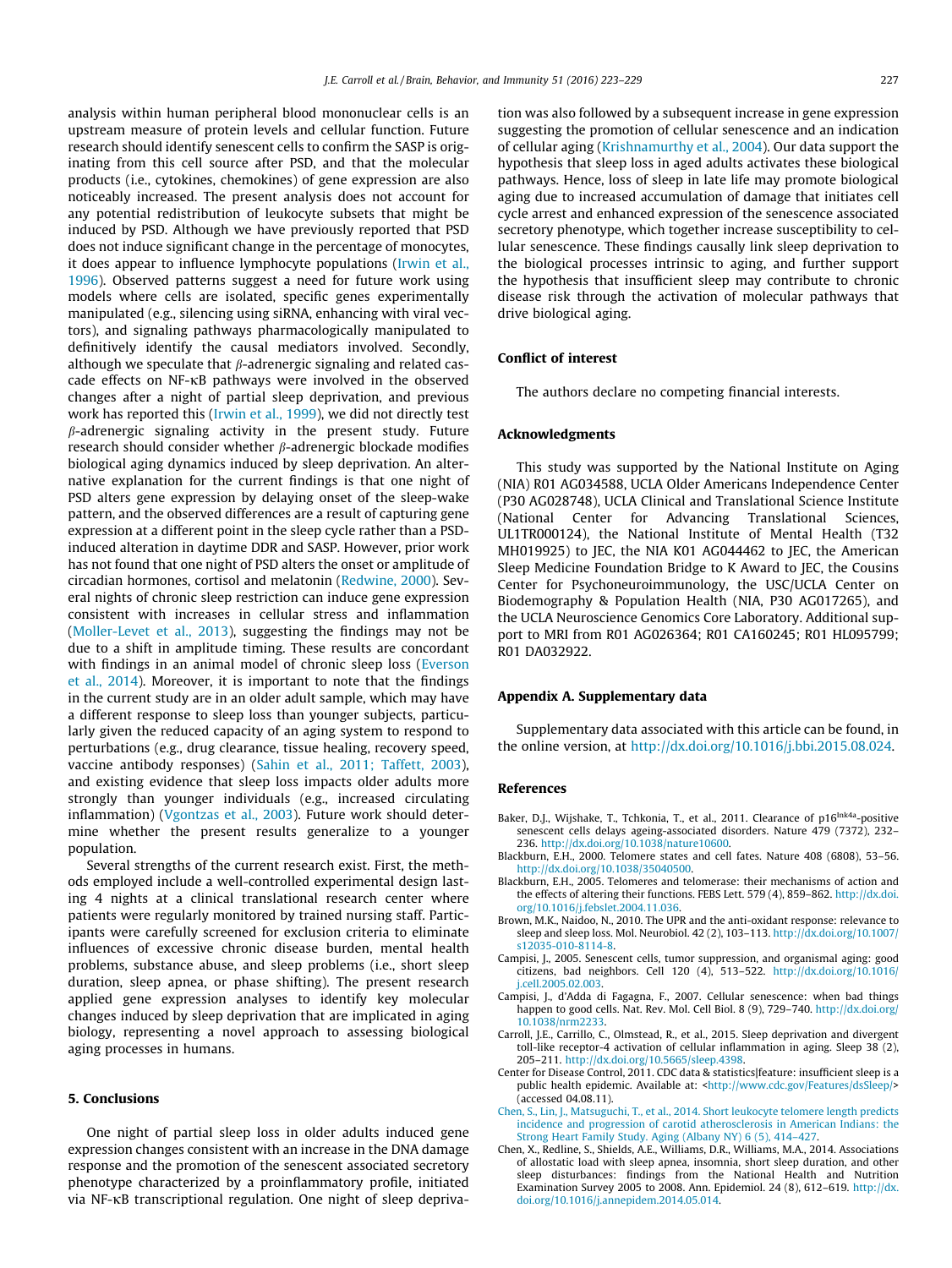- Chien, Y., Scuoppo, C., Wang, X., et al., 2011. Control of the senescence-associated secretory phenotype by NF-ĸB promotes senescence and enhances<br>chemosensitivity. Genes Dev. 25 (20), 2125–2136. http://dx.doi.org/ 10.1101/gad.17276711.
- Cole, S.W., Arevalo, J.M.G., Takahashi, R., et al., 2010. Computational identification of gene-social environment interaction at the human IL6 locus. Proc. Natl. Acad. Sci. U.S.A. 107 (12), 5681–5686. http://dx.doi.org/10.1073/pnas.0911515107.
- Coppé, J.-P., Patil, C.K., Rodier, F., et al., 2008. Senescence-associated secretory phenotypes reveal cell-nonautonomous functions of oncogenic RAS and the p53 tumor suppressor. PLoS Biol. 6 (12), 2853–2868. http://dx.doi.org/10.1371/ journal.pbio.0060301.
- Coppé, J.-P., Desprez, P.-Y., Krtolica, A., Campisi, J., 2010. The senescence-associated secretory phenotype: the dark side of tumor suppression. Annu. Rev. Pathol. 5, 99–118. http://dx.doi.org/10.1146/annurev-pathol-121808-102144.
- Cribbet, M.R., Carlisle, M., Cawthon, R.M., et al., 2014. Cellular aging and restorative processes: subjective sleep quality and duration moderate the association between age and telomere length in a sample of middle-aged and older adults. Sleep 37 (1), 65–70. http://dx.doi.org/10.5665/sleep.3308.
- Effros, R.B., 2005. The role of CD8 T cell replicative senescence in human aging. Discov. Med. 5 (27), 293–297.
- Erusalimsky, J.D., 2009. Vascular endothelial senescence: from mechanisms to pathophysiology. J. Appl. Physiol. 106 (1), 326–332. http://dx.doi.org/ 10.1152/japplphysiol.91353.2008.
- Everson, C.A., Henchen, C.J., Szabo, A., Hogg, N., 2014. Cell injury and repair resulting from sleep loss and sleep recovery in laboratory rats. Sleep 37 (12), 1929–1940. http://dx.doi.org/10.5665/sleep.4244.
- Foley, D.J., Monjan, A.A., Brown, S.L., Simonsick, E.M., Wallace, R.B., Blazer, D.G., 1995. Sleep complaints among elderly persons: an epidemiologic study of three communities. Sleep 18 (6), 425–432.
- Franceschi, C., Campisi, J., 2014. Chronic inflammation (inflammaging) and its potential contribution to age-associated diseases. J. Gerontol. A Biol. Sci. Med. Sci. 69 (Suppl. 1), S4–S9. http://dx.doi.org/10.1093/gerona/glu057.
- Fredrickson, B.L., Grewen, K.M., Coffey, K.A., et al., 2013. A functional genomic perspective on human well-being. Proc. Natl. Acad. Sci. U.S.A. 110 (33), 13684– 13689. http://dx.doi.org/10.1073/pnas.1305419110.
- Freund, A., Orjalo, A.V., Desprez, P.-Y., Campisi, J., 2010. Inflammatory networks during cellular senescence: causes and consequences. Trends Mol. Med. 16 (5), 238–246. http://dx.doi.org/10.1016/j.molmed.2010.03.003.
- Colten, H.R., Altevogt, B.M., 2006. Research I of MUS. C on SM and Sleep Disorders and Sleep Deprivation: An Unmet Public Health Problem. National Academies Press.
- Irwin, M.R., Cole, S.W., 2011. Reciprocal regulation of the neural and innate immune systems. Nat. Rev. Immunol. 11 (9), 625–632. http://dx.doi.org/10.1038/ nri3042.
- Irwin, M.R., Ziegler, M., 2005. Sleep deprivation potentiates activation of cardiovascular and catecholamine responses in abstinent alcoholics. Hypertension 45 (2), 252–257. http://dx.doi.org/10.1161/01. HYP.0000153517.44295.07.
- Irwin, M., McClintick, J., Costlow, C., Fortner, M., White, J., Gillin, J.C., 1996. Partial night sleep deprivation reduces natural killer and cellular immune responses in humans. FASEB J. 10 (5), 643–653.
- Irwin, M., Thompson, J., Miller, C., Gillin, J.C., Ziegler, M., 1999. Effects of sleep and sleep deprivation on catecholamine and interleukin-2 levels in humans: clinical implications. J. Clin. Endocrinol. Metab. 84 (6), 1979–1985.
- Irwin, M., Gillin, J.C., Dang, J., Weissman, J., Phillips, E., Ehlers, C.L., 2002. Sleep deprivation as a probe of homeostatic sleep regulation in primary alcoholics. Biol. Psychiatry 51 (8), 632–641.
- Irwin, M., Clark, C., Kennedy, B., Christian Gillin, J., Ziegler, M., 2003. Nocturnal catecholamines and immune function in insomniacs, depressed patients, and control subjects. Brain Behav. Immun. 17 (5), 365–372.
- Irwin, M.R., Wang, M., Campomayor, C.O., Collado-Hidalgo, A., Cole, S., 2006. Sleep deprivation and activation of morning levels of cellular and genomic markers of inflammation. Arch. Intern. Med. 166 (16), 1756–1762. http://dx.doi.org/ 10.1001/archinte.166.16.1756.
- Irwin, M.R., Wang, M., Ribeiro, D., et al., 2008. Sleep loss activates cellular inflammatory signaling. Biol. Psychiatry 64 (6), 538–540. http://dx.doi.org/ 10.1016/j.biopsych.2008.05.004.Sleep.
- Irwin, M.R., Olmstead, R., Carroll, J.E., 2015. Sleep disturbance, sleep duration, and inflammation: a systematic review and meta-analysis of cohort studies and experimental sleep deprivation. Biol. Psychiatry. http://dx.doi.org/10.1016/j. biopsych.2015.05.014.
- Jackowska, M., Hamer, M., Carvalho, L.A., Erusalimsky, J.D., Butcher, L., Steptoe, A., 2012. Short sleep duration is associated with shorter telomere length in healthy men: findings from the Whitehall II Cohort Study. PLoS ONE 7 (10), e47292. http://dx.doi.org/10.1371/journal.pone.0047292 (Kiechl, S., ed.).
- Jackson, S.P., Bartek, J., 2009. The DNA-damage response in human biology and disease. Nature 461 (7267), 1071–1078. http://dx.doi.org/ 10.1038/nature08467.
- Ju, S.-Y., Choi, W.-S., 2013. Sleep duration and metabolic syndrome in adult populations: a meta-analysis of observational studies. Nutr. Diabetes 3, e65. http://dx.doi.org/10.1038/nutd.2013.8.
- Jurk, D., Wilson, C., Passos, J.F., et al., 2014. Chronic inflammation induces telomere dysfunction and accelerates ageing in mice. Nat. Commun. 2, 4172. http://dx. doi.org/10.1038/ncomms5172.
- Kennedy, B.K., Berger, S.L., Brunet, A., et al., 2014. Geroscience: linking aging to chronic disease. Cell 159 (4), 709–713. http://dx.doi.org/10.1016/ j.cell.2014.10.039.
- Krishnamurthy, J., Torrice, C., Ramsey, M.R., et al., 2004. Ink4a/Arf expression is a biomarker of aging. J. Clin. Invest. 114 (9), 1299–1307. http://dx.doi.org/ 10.1172/JCI22475.
- Laberge, R.-M., Zhou, L., Sarantos, M.R., et al., 2012. Glucocorticoids suppress selected components of the senescence-associated secretory phenotype. Aging Cell 11 (4), 569–578. http://dx.doi.org/10.1111/j.1474-9726.2012.00818.x.
- Liang, G., Schernhammer, E., Qi, L., Gao, X., De Vivo, I., Han, J., 2011. Associations between rotating night shifts, sleep duration, and telomere length in women. PLoS ONE 6 (8), e23462. http://dx.doi.org/10.1371/journal.pone.0023462.
- Liu, Y., Sanoff, H.K., Cho, H., et al., 2009. Expression of p16(INK4a) in peripheral blood T-cells is a biomarker of human aging. Aging Cell 8 (4), 439–448. http:// dx.doi.org/10.1111/j.1474-9726.2009.00489.x.
- López-Otín, C., Blasco, M.A., Partridge, L., Serrano, M., Kroemer, G., 2013. The hallmarks of aging. Cell 153 (6), 1194–1217. http://dx.doi.org/10.1016/ j.cell.2013.05.039.
- McEwen, B.S., 2006. Sleep deprivation as a neurobiologic and physiologic stressor: allostasis and allostatic load. Metabolism 55 (10 Suppl. 2), S20–S23. http://dx. doi.org/10.1016/j.metabol.2006.07.008.
- Moller-Levet, C.S., Archer, S.N., Bucca, G., et al., 2013. Effects of insufficient sleep on circadian rhythmicity and expression amplitude of the human blood transcriptome. Proc. Natl. Acad. Sci. U.S.A. 110 (12). http://dx.doi.org/10.1073/ pnas.1217154110, E1132-E1141.
- Motivala, S.J., 2011. Sleep and inflammation: psychoneuroimmunology in the context of cardiovascular disease. Ann. Behav. Med. 42 (2), 141-152. http://dx. doi.org/10.1007/s12160-011-9280-2.
- Mullington, J.M., Haack, M., Toth, M., Serrador, J.M., Meier-Ewert, H.K., 2009. Cardiovascular, inflammatory, and metabolic consequences of sleep deprivation. Prog. Cardiovasc. Dis. 51 (4), 294–302. http://dx.doi.org/10.1016/ j.pcad.2008.10.003.
- Naidoo, N., 2009. Cellular stress/the unfolded protein response: relevance to sleep and sleep disorders. Sleep Med. Rev. 13 (3), 195–204. http://dx.doi.org/10.1016/ j.smrv.2009.01.001.
- Naidoo, N., 2012. Roles of endoplasmic reticulum and energetic stress in disturbed sleep. Neuromolecular Med. http://dx.doi.org/10.1007/s12017-012- 8179-9.
- Naidoo, N., Ferber, M., Master, M., Zhu, Y., Pack, A.I., 2008. Aging impairs the unfolded protein response to sleep deprivation and leads to proapoptotic signaling. J. Neurosci. 28 (26), 6539–6548. http://dx.doi.org/10.1523/ JNEUROSCI.5685-07.2008.
- Ohayon, M.M., 2002. Epidemiology of insomnia: what we know and what we still need to learn. Sleep Med. Rev. 6 (2), 97–111. http://dx.doi.org/10.1053/ smrv.2002.0186.
- Palesh, O., Aldridge-Gerry, A., Zeitzer, J.M., et al., 2014. Actigraphy-measured sleep disruption as a predictor of survival among women with advanced breast cancer. Sleep 37 (5), 837–842. http://dx.doi.org/10.5665/sleep.3642.
- Petit, L., Azad, N., Byszewski, A., Sarazan, F.F.-A., Power, B., 2003. Nonpharmacological management of primary and secondary insomnia among older people: review of assessment tools and treatments. Age Ageing 32 (1), 19– 25.
- Prather, A.A., Puterman, E., Lin, J., et al., 2011. Shorter leukocyte telomere length in midlife women with poor sleep quality. J. Aging Res. 2011, 721390. http://dx. doi.org/10.4061/2011/721390.
- Prather, A.A., Gurfein, B., Moran, P., et al., 2015. Tired telomeres: poor global sleep quality, perceived stress, and telomere length in immune cell subsets in obese men and women. Brain Behav. Immun. 47, 155–162. http://dx.doi.org/10.1016/ j.bbi.2014.12.011.
- Redwine, L., 2000. Effects of sleep and sleep deprivation on interleukin-6, growth hormone, cortisol, and melatonin levels in humans. J. Clin. Endocrinol. Metab. 85 (10), 3597–3603. http://dx.doi.org/10.1210/jc.85.10.3597.
- Robles, T.F., Carroll, J.E., 2011. Restorative biological processes and health. Soc. Personal. Psychol. Compass. 5 (8), 518–837.
- Rodier, F., Coppé, J.-P., Patil, C.K., et al., 2009. Persistent DNA damage signalling triggers senescence-associated inflammatory cytokine secretion. Nat. Cell Biol. 11 (8), 973–979. http://dx.doi.org/10.1038/ncb1909.
- Rovillain, E., Mansfield, L., Caetano, C., et al., 2011. Activation of nuclear factorkappa B signalling promotes cellular senescence. Oncogene 30 (20), 2356–2366. http://dx.doi.org/10.1038/onc.2010.611.
- Sahin, E., Colla, S., Liesa, M., et al., 2011. Telomere dysfunction induces metabolic and mitochondrial compromise. Nature 470 (7334), 359–365. http://dx.doi.org/ 10.1038/nature09787.
- Salminen, A., Huuskonen, J., Ojala, J., Kauppinen, A., Kaarniranta, K., Suuronen, T., 2008. Activation of innate immunity system during aging: NF-kB signaling is the molecular culprit of inflamm-aging. Ageing Res. Rev. 7 (2), 83–105. http:// dx.doi.org/10.1016/j.arr.2007.09.002.
- Salminen, A., Kauppinen, A., Kaarniranta, K., 2012. Emerging role of NF-kB signaling in the induction of senescence-associated secretory phenotype (SASP). Cell. Signal. 24 (4), 835–845. http://dx.doi.org/10.1016/j.cellsig.2011. 12.006.
- Taffett, G.E., 2003. Physiology of Aging. In: Cassel, C.K. (Ed.), Geriatric Medicine: An Evidence-Based Approach, fourth ed. Springer Science & Business Media, pp. 27–35.